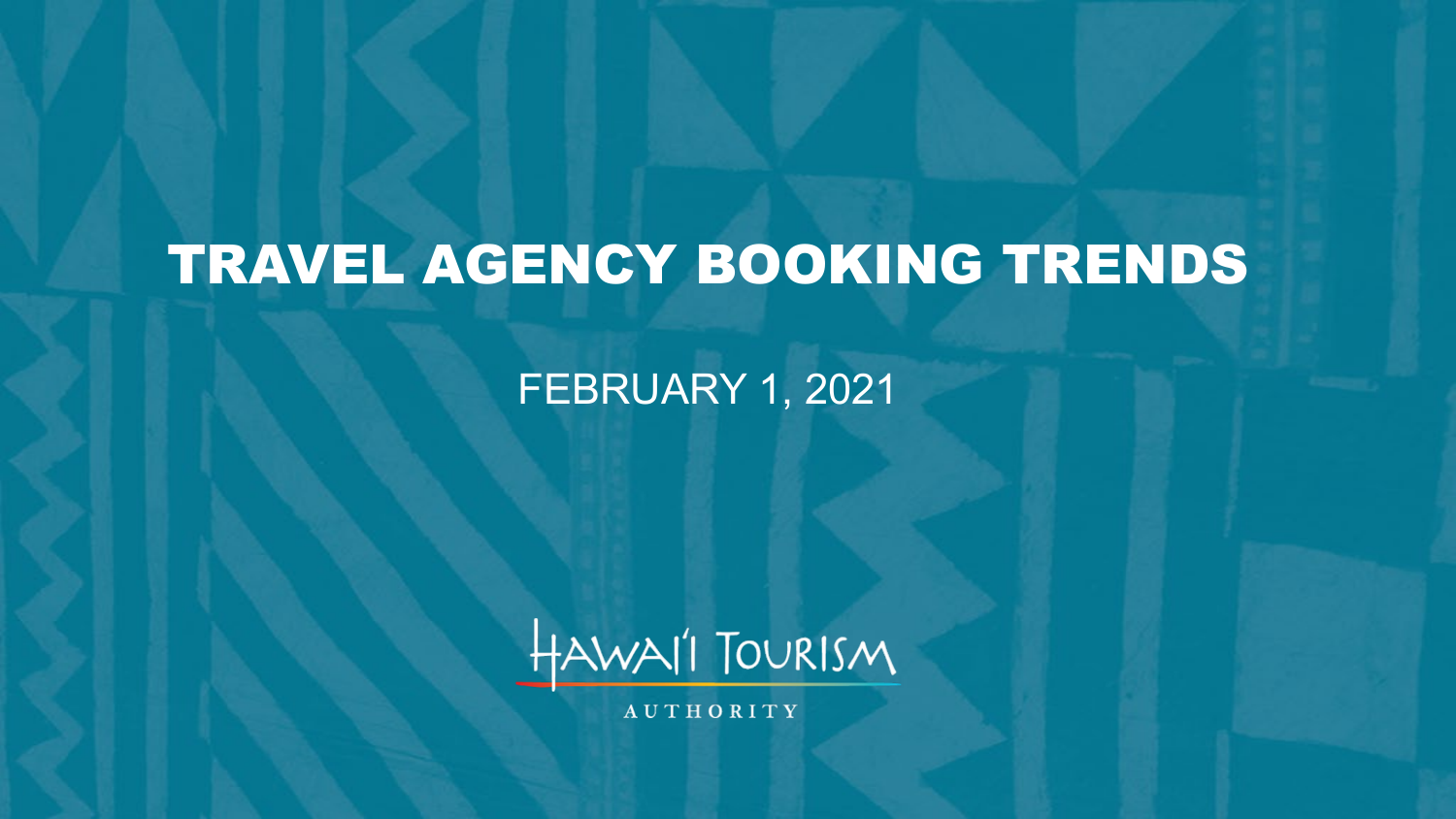# Global Agency Pro

- HTA subscribes to Global Agency Pro, an online travel distribution system consisting of Travel Agency data
- Global Agency Pro provides access to over 90% of the world's Travel Agency airline transactions
- The database consists of five years of historical ticketing data and one year of advance purchase data
- The information is updated daily with a recency of two days prior to current date

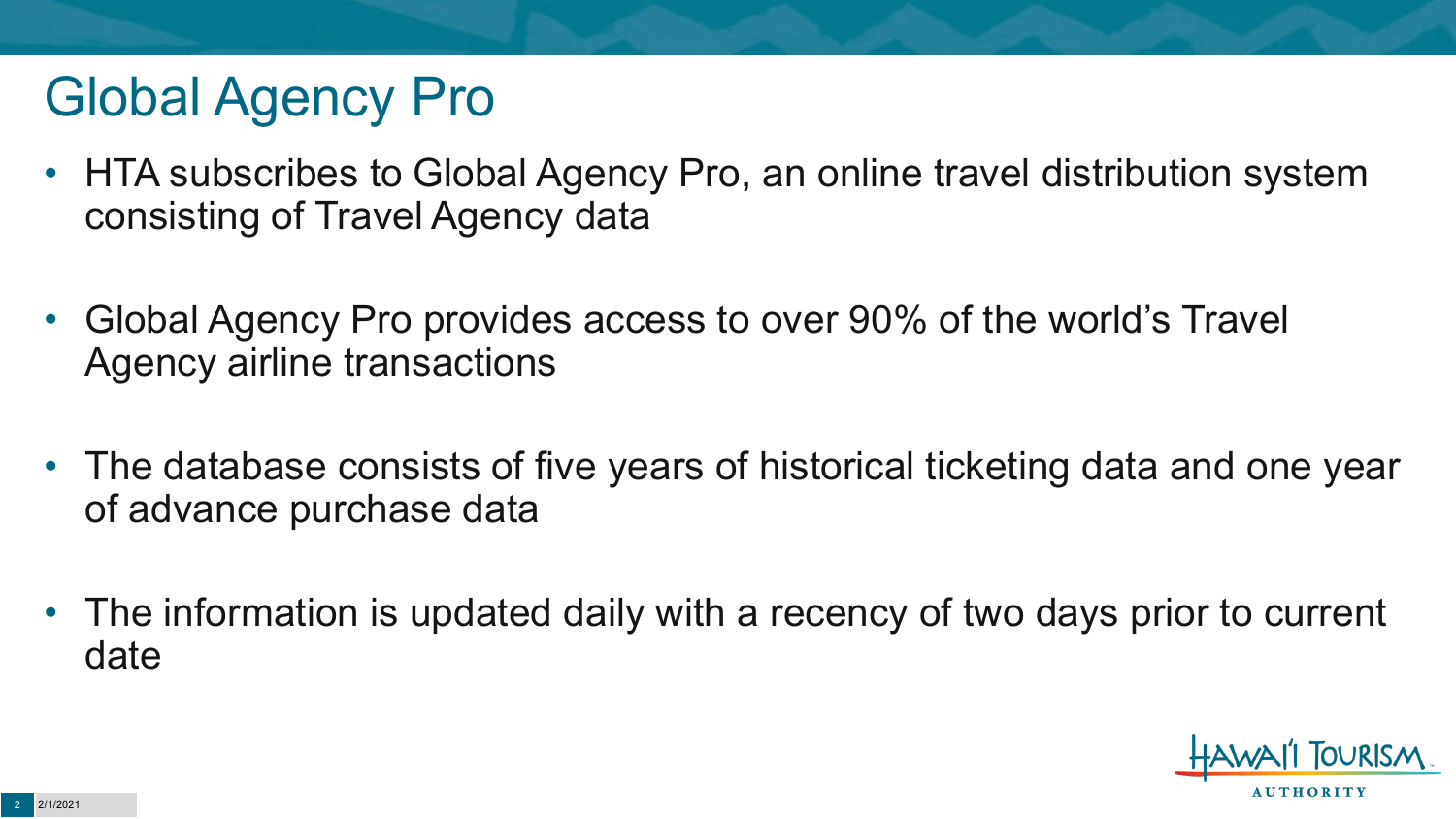# Global Agency Pro Index

### • Bookings

- Net sum of the number of visitors (i.e., excluding Hawai'i residents and inter-island travelers) from Sales transactions counted, including Exchanges and Refunds.
- Booking Date
- The date on which the ticket was purchased by the passenger. Also known as the Sales Date

### • Travel Date

– The date on which travel is expected to take place.

## • Point of Origin Country

– The country which contains the airport at which the ticket started

## • Travel Agency

– Travel Agency associated with the ticket is doing business (DBA)

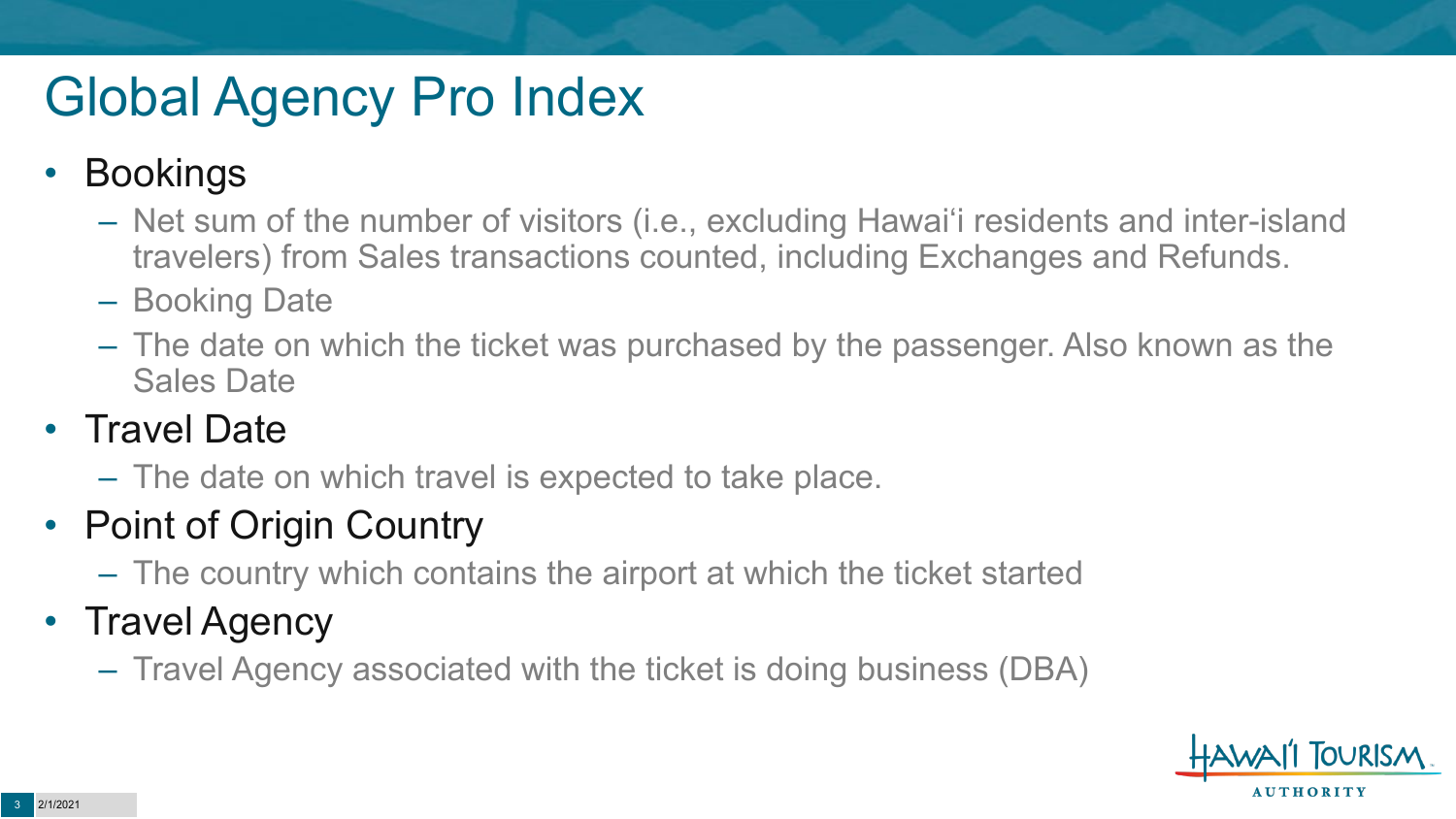US

#### Travel Agency Booking Pace for Future Arrivals, by Month

#### Travel Agency Booking Pace for Future Arrivals, by Quarter



250,000



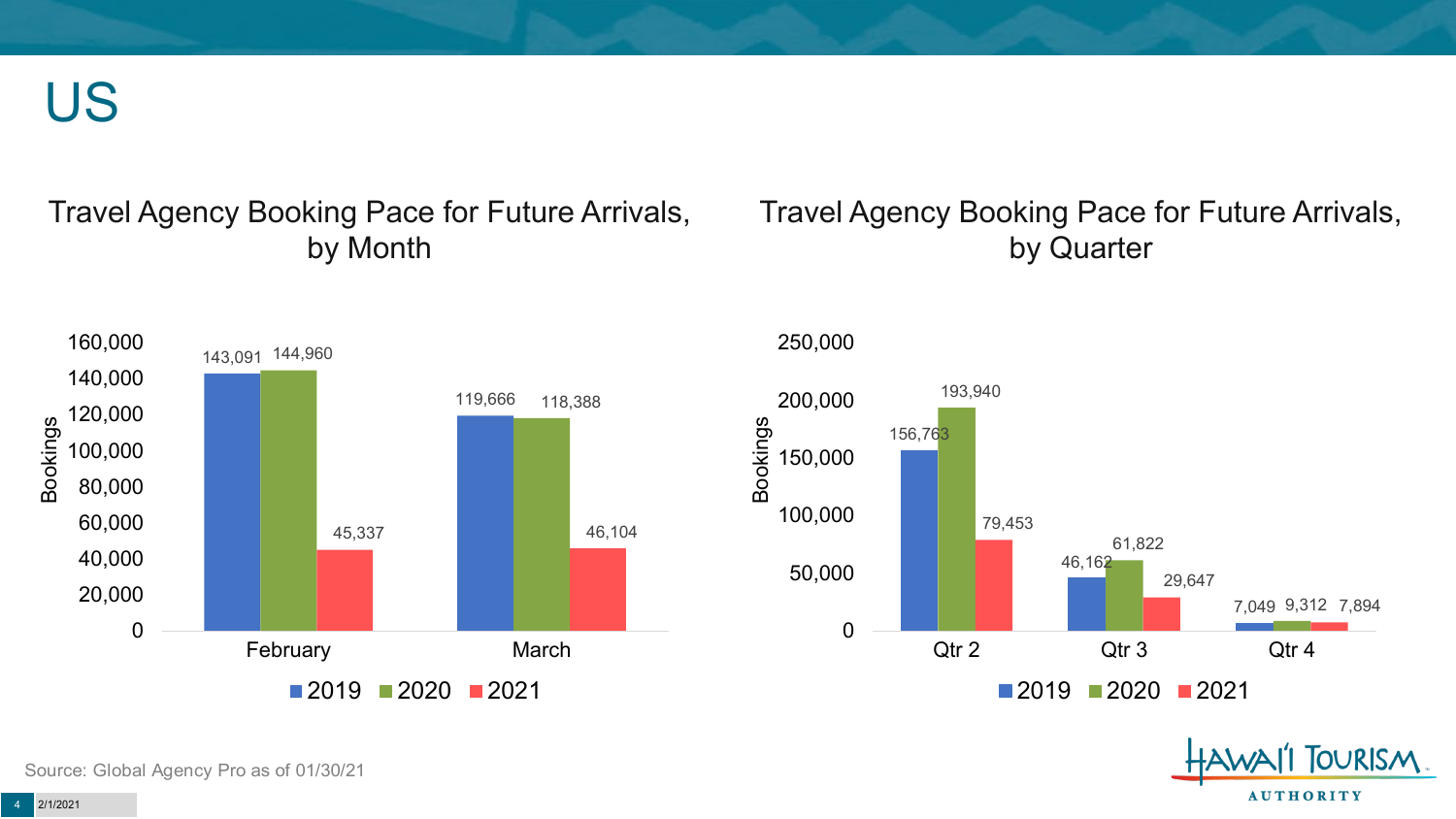

#### Travel Agency Booking Pace for Future Arrivals, by Month

### Travel Agency Booking Pace for Future Arrivals, by Quarter







Source: Global Agency Pro as of 01/30/21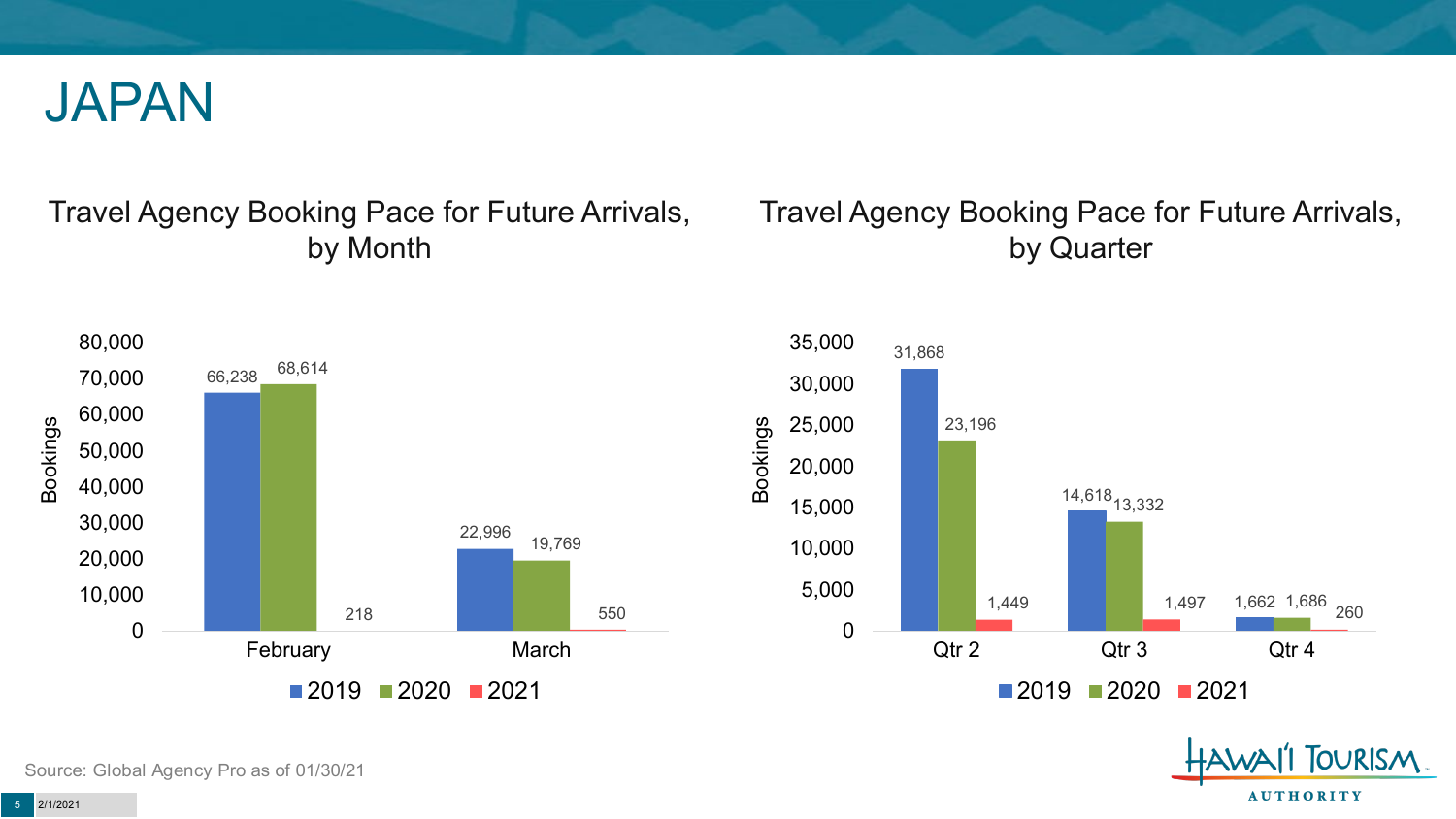## CANADA

### Travel Agency Booking Pace for Future Arrivals, by Month

### Travel Agency Booking Pace for Future Arrivals, by Quarter







Source: Global Agency Pro as of 01/30/21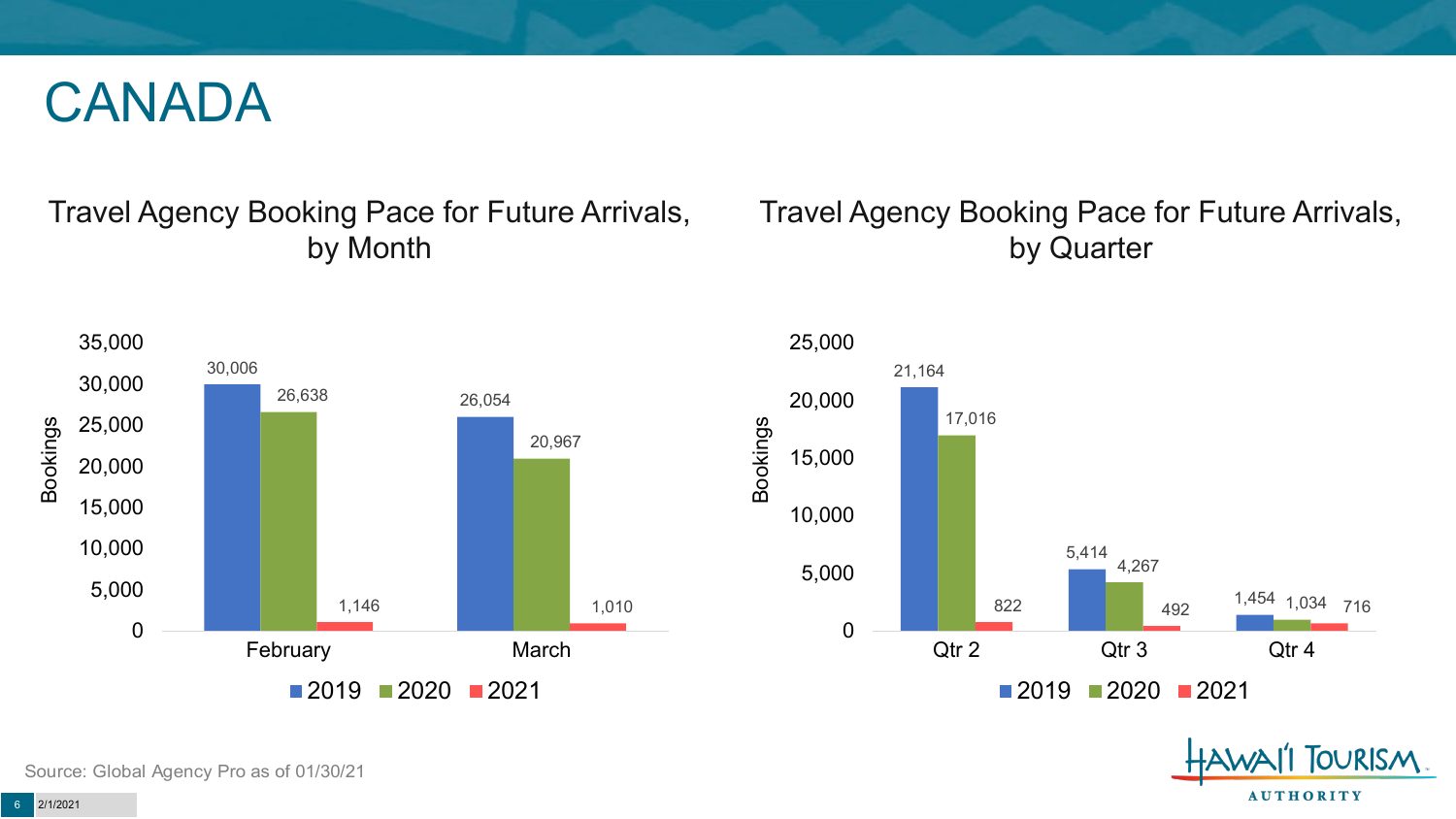## AUSTRALIA

Travel Agency Booking Pace for Future Arrivals, by Month



### Travel Agency Booking Pace for Future Arrivals, by Quarter





Source: Global Agency Pro as of 01/30/21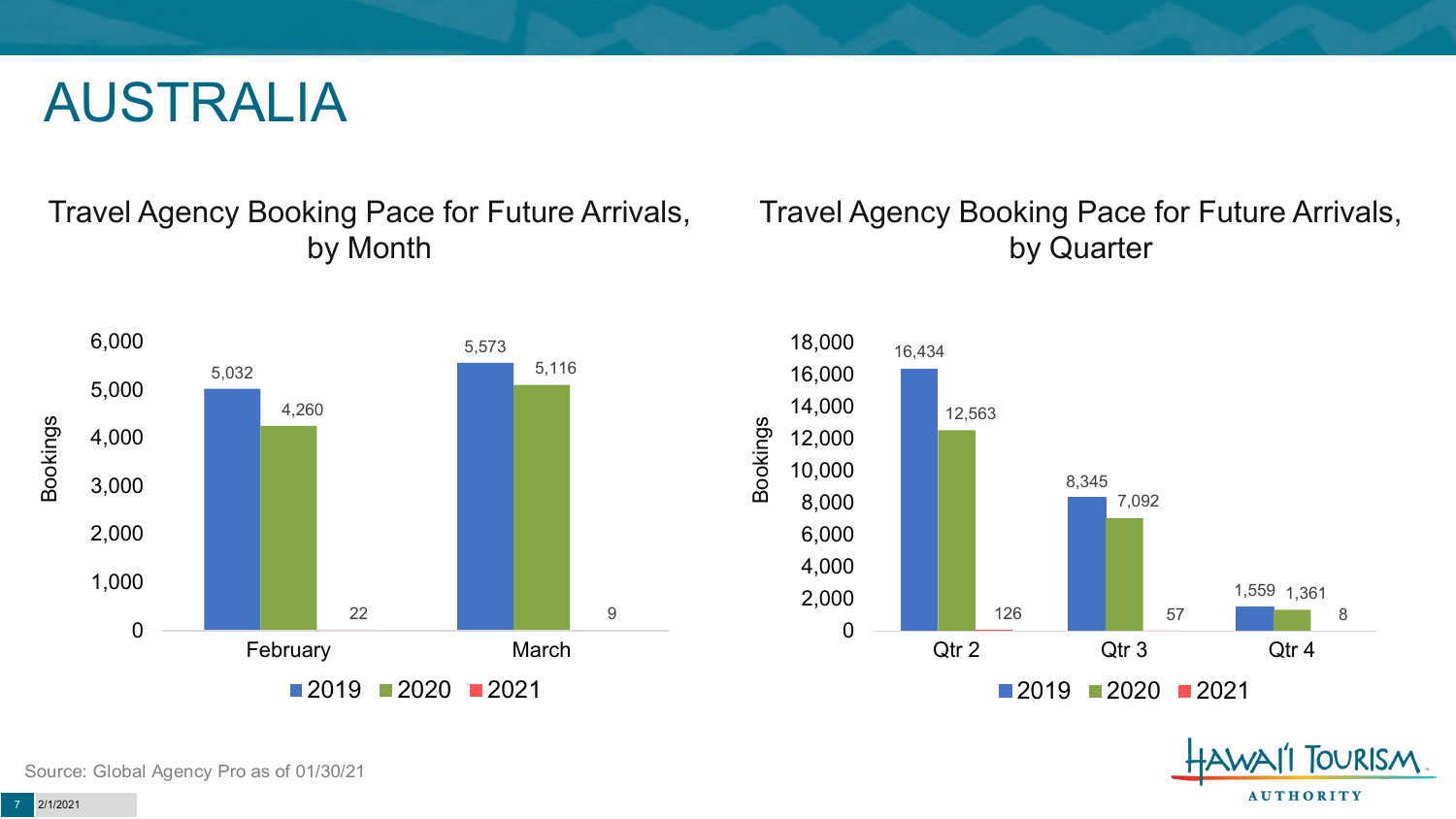# O'ahu by Month 2021













11,971 14,000

Source: Global Agency Pro as of 01/30/21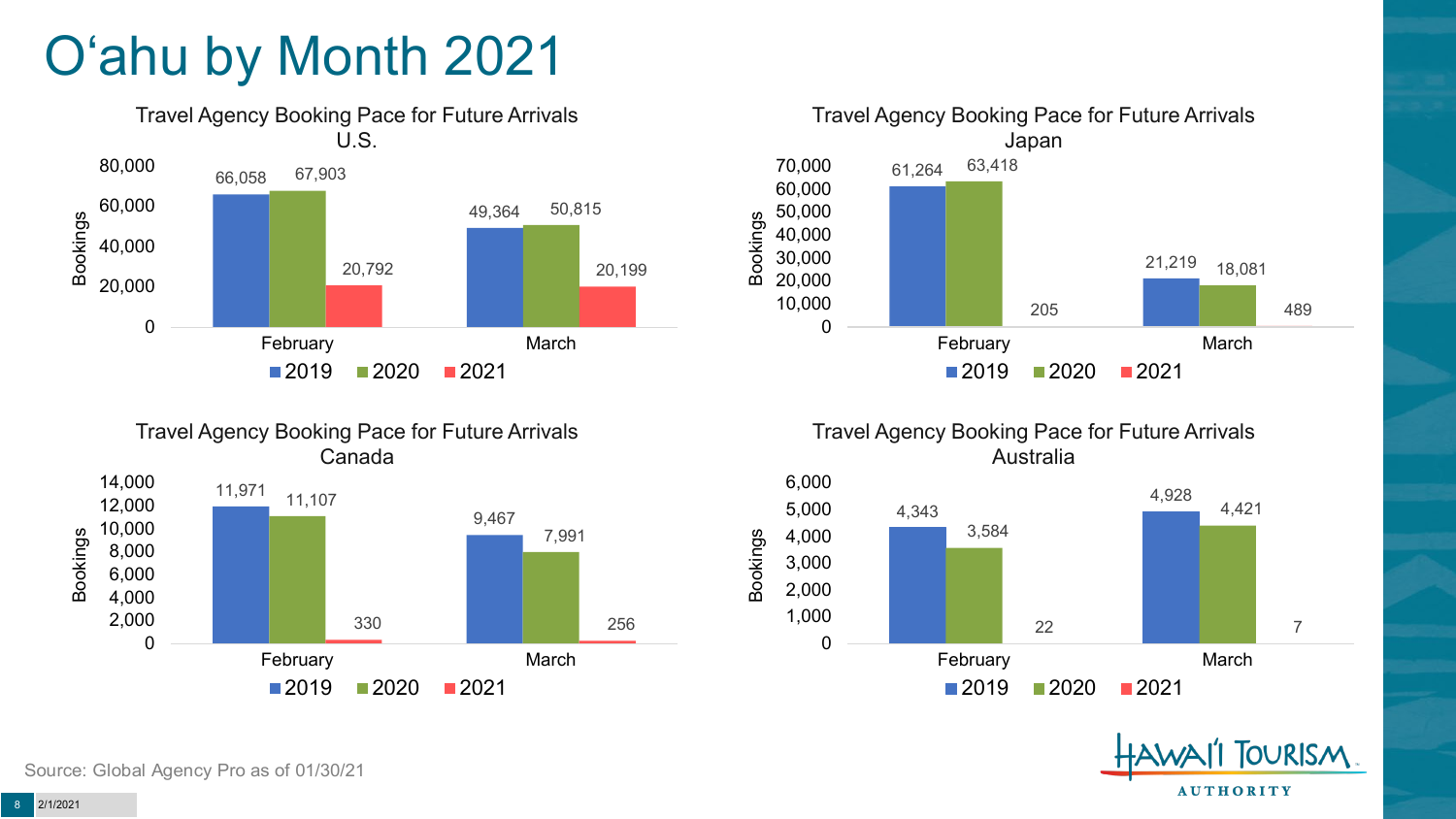# O'ahu by Quarter 2021





Travel Agency Booking Pace for Future Arrivals Australia





Canada 9,840 2,508 2,010 452 7,870 315 225 266 128 0 2,000 4,000 6,000 8,000 10,000 12,000 Qtr 2 Qtr 3 Qtr 4 Bookings

 $2019$  2020 2021

Travel Agency Booking Pace for Future Arrivals

Source: Global Agency Pro as of 01/30/21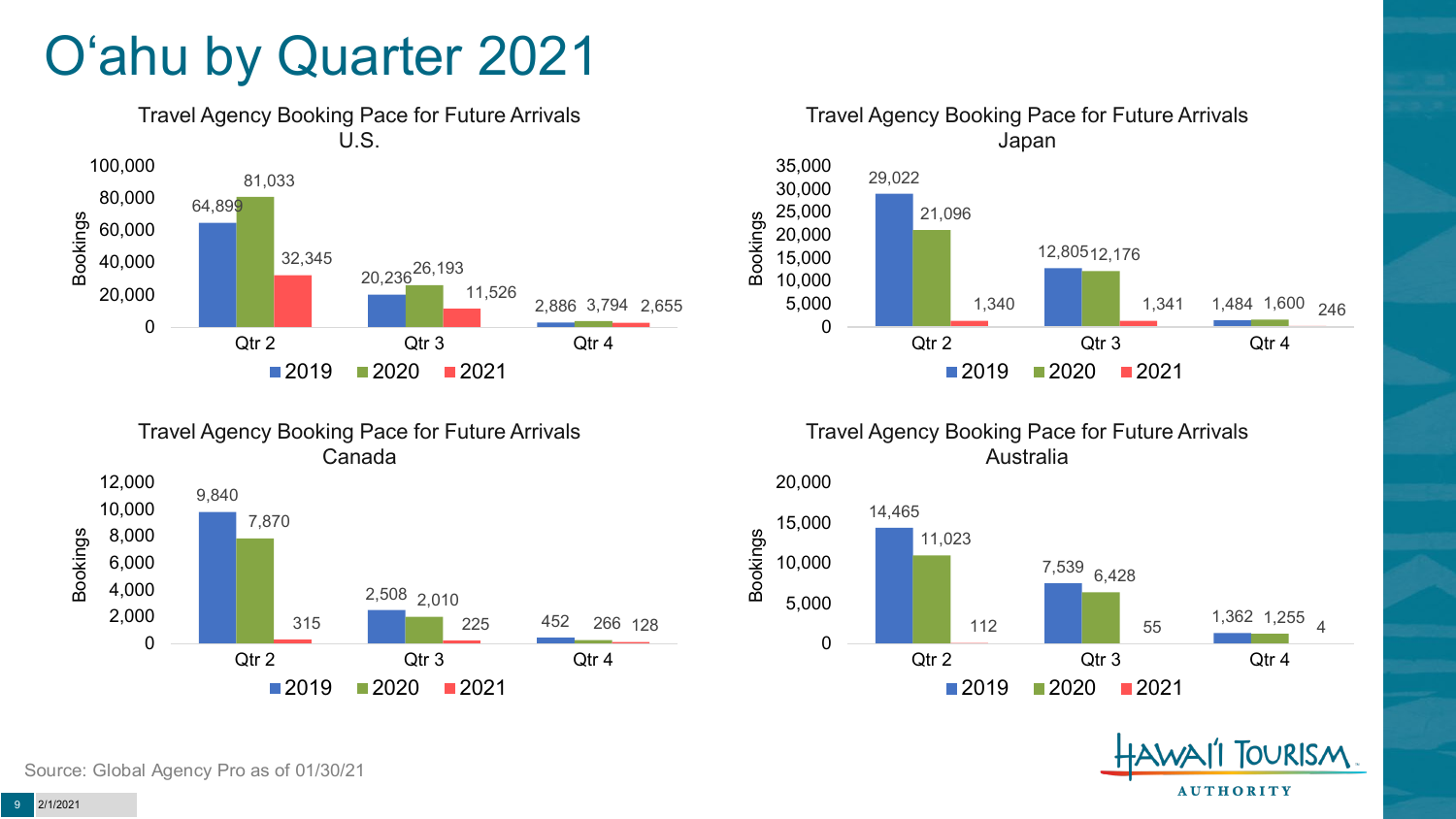# Maui by Month 2021











Source: Global Agency Pro as of 01/30/21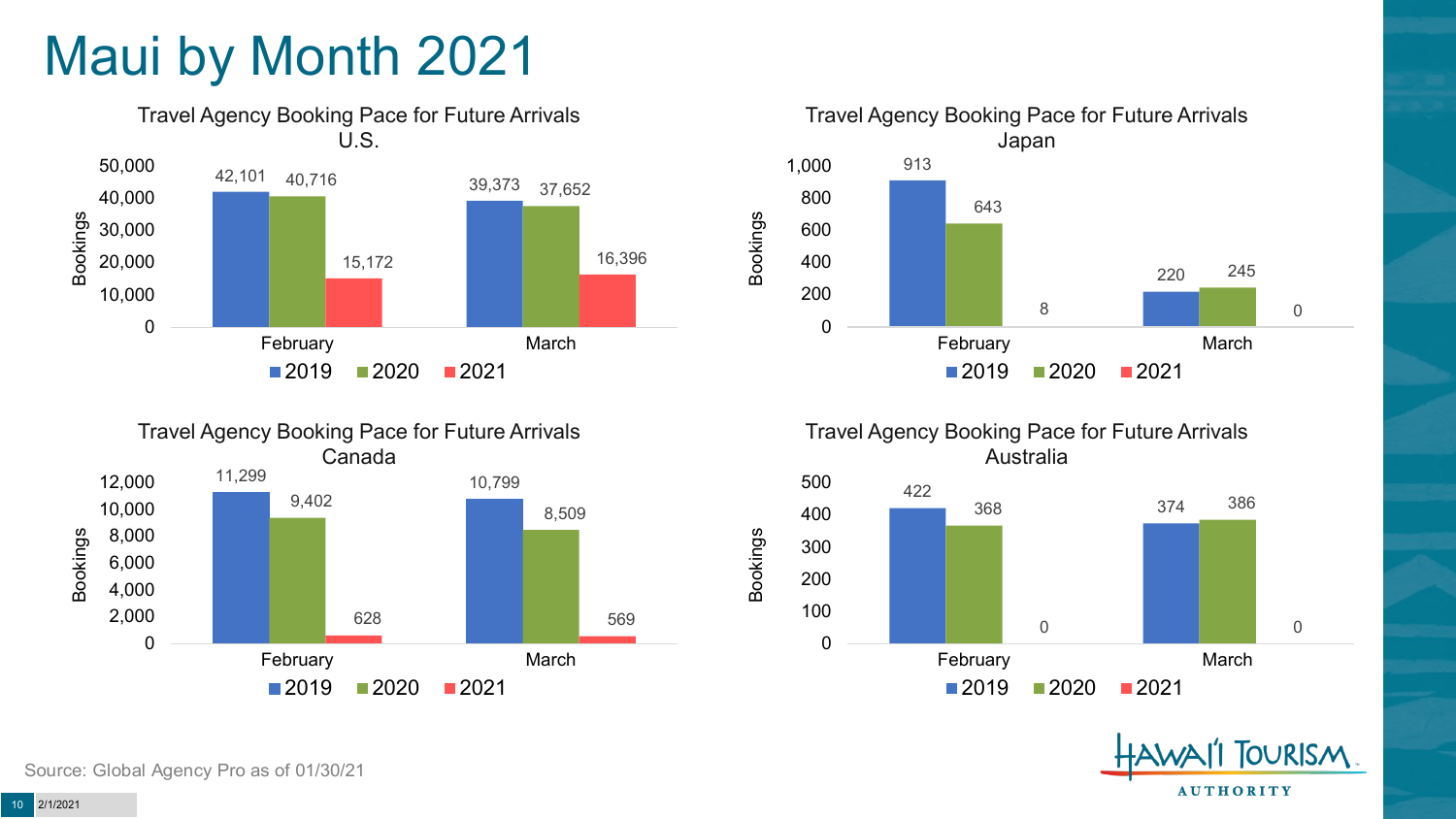## Maui by Quarter 2021







Travel Agency Booking Pace for Future Arrivals Australia



Bookings



Source: Global Agency Pro as of 01/30/21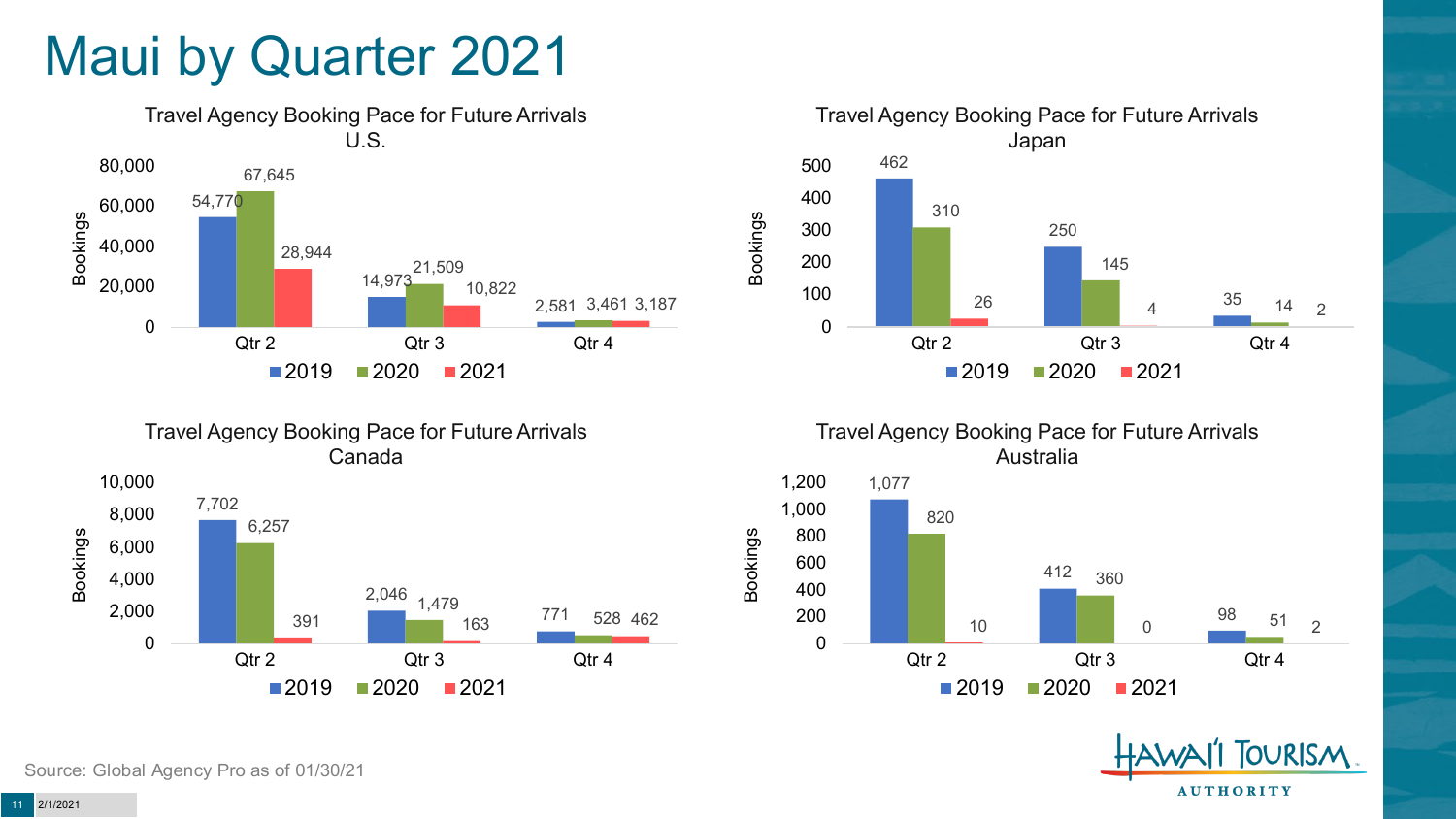# Moloka'i by Month 2021







Travel Agency Booking Pace for Future Arrivals Australia



Bookings



Source: Global Agency Pro as of 01/30/21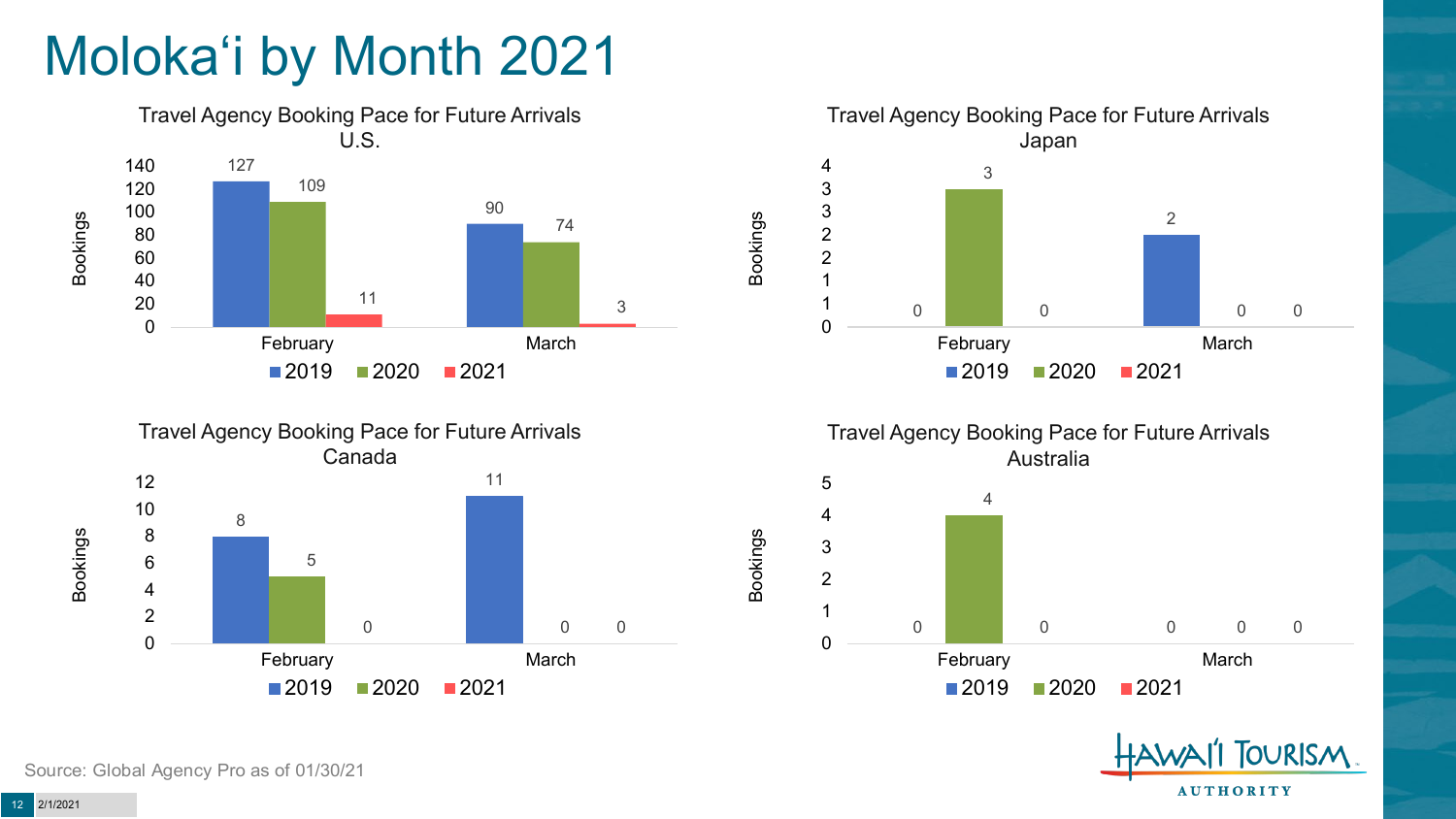# Moloka'i by Quarter 2021











Source: Global Agency Pro as of 01/30/21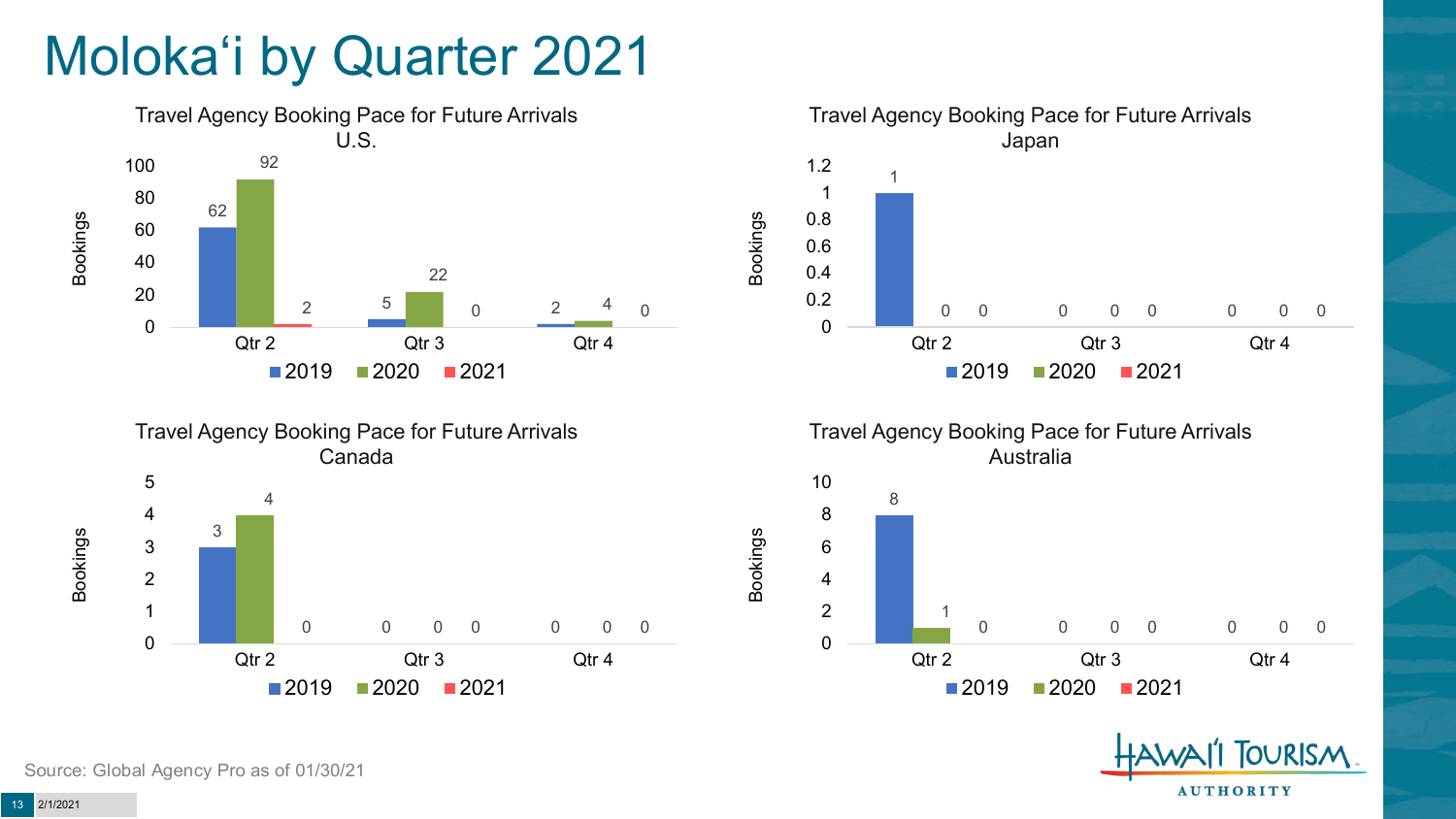# Lāna'i by Month 2021









**FOURISM AUTHORITY** 

Source: Global Agency Pro as of 01/30/21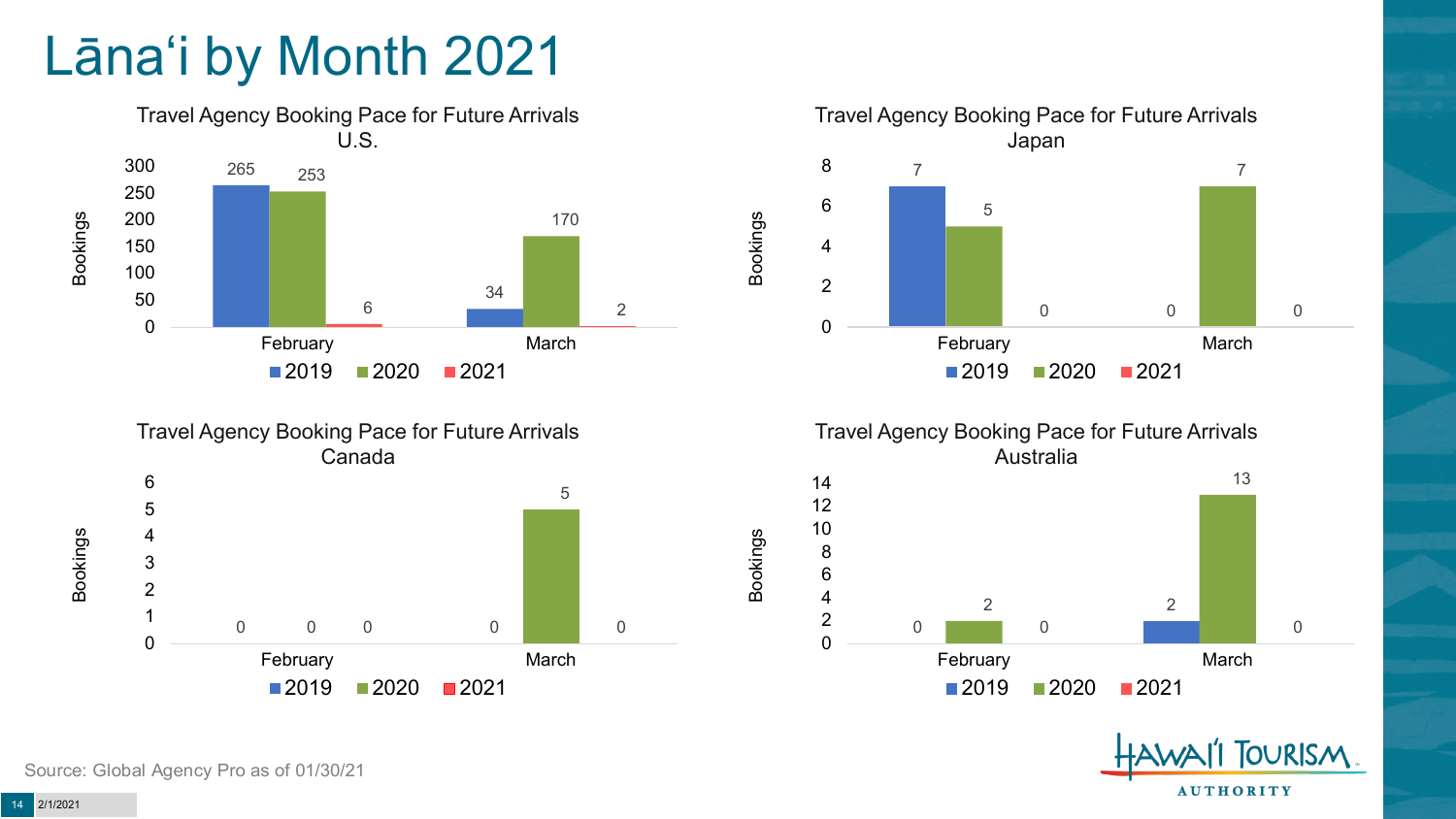## Lāna'i by Quarter 2021





Travel Agency Booking Pace for Future Arrivals Japan  $\Omega$  0 0 0 Qtr 2 Qtr 3 Qtr 4 2020 2021

Bookings



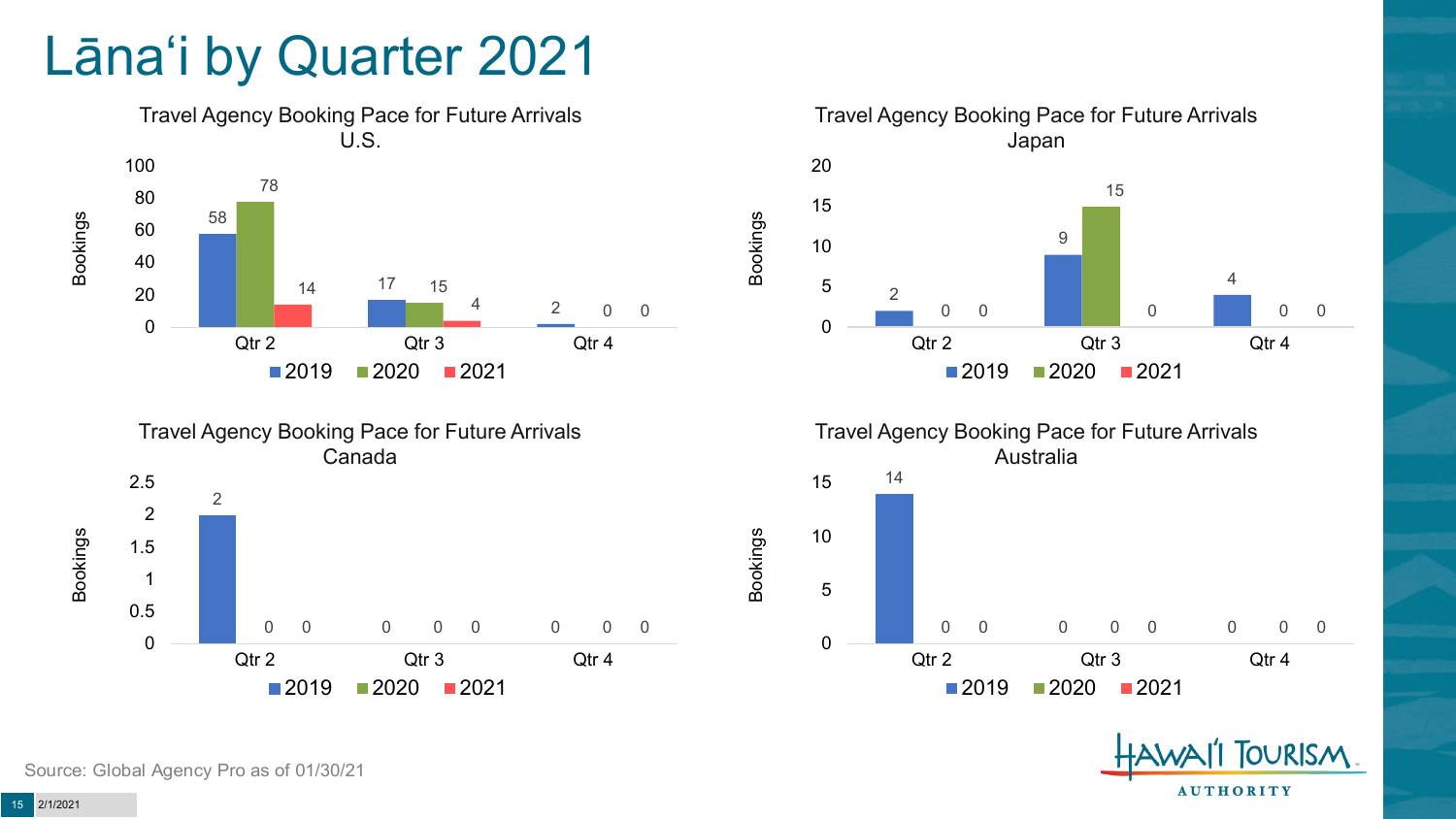# Kaua'i by Month 2021









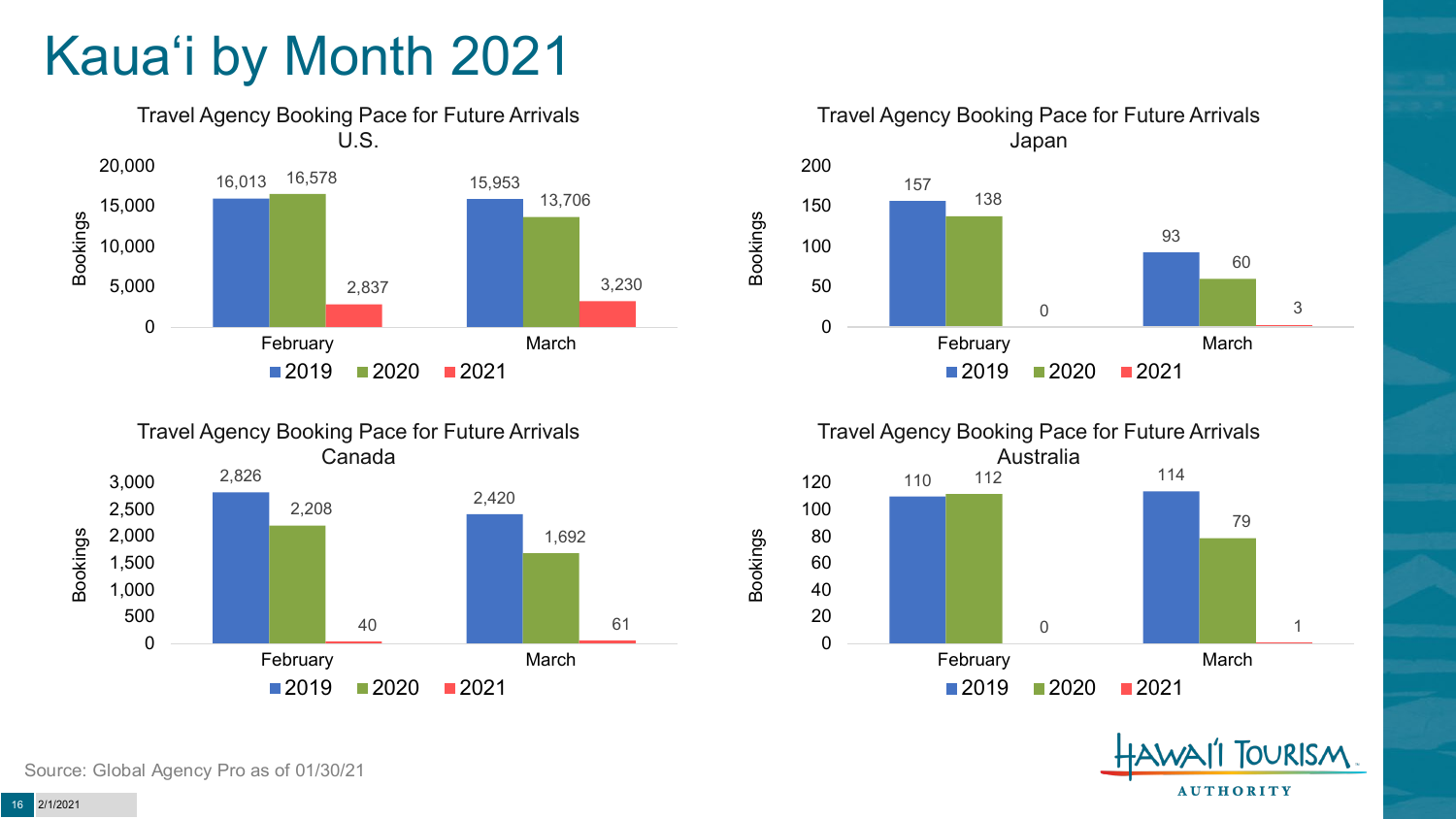# Kaua'i by Quarter 2021







Travel Agency Booking Pace for Future Arrivals Australia

Bookings





Source: Global Agency Pro as of 01/30/21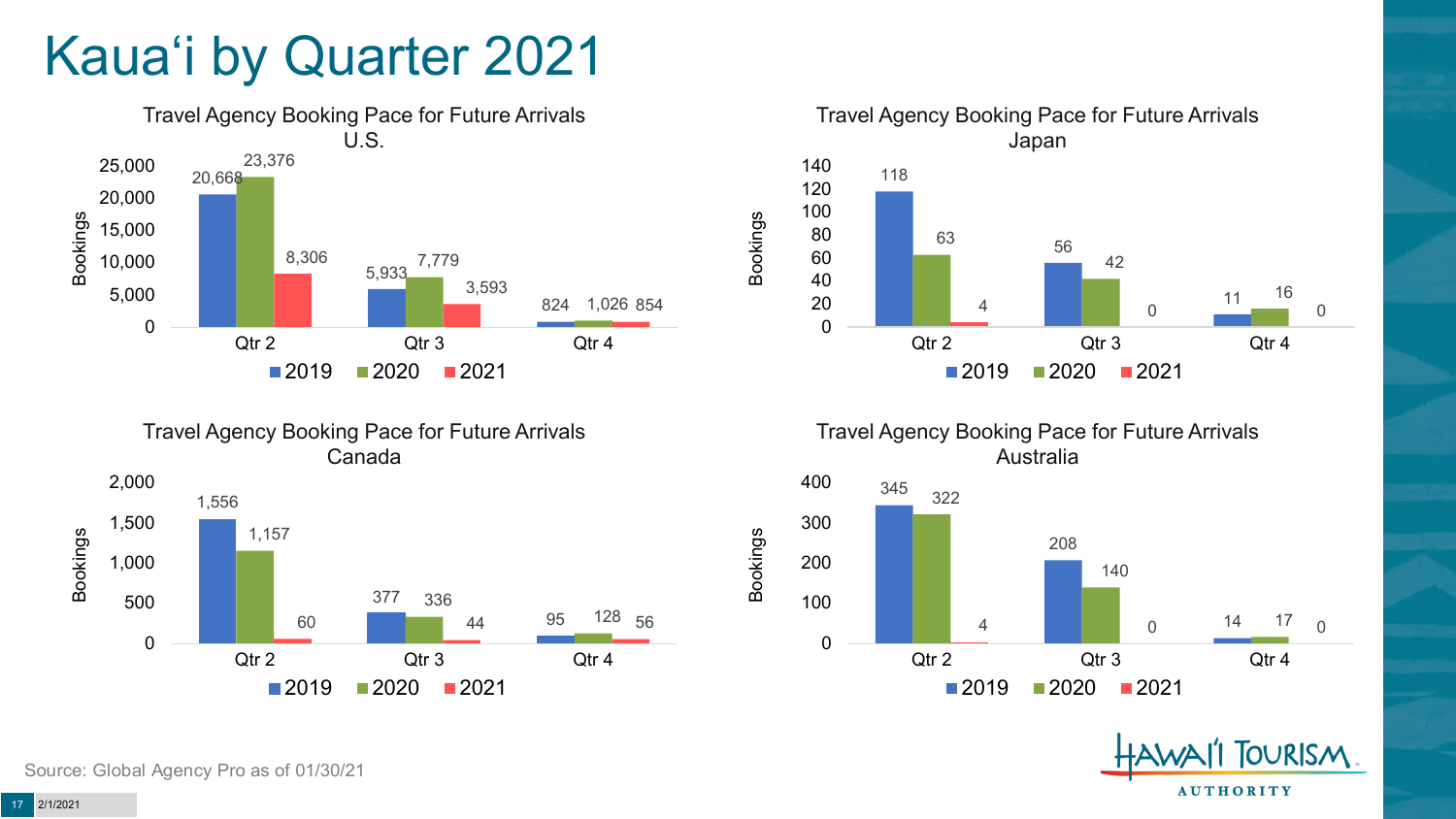# Hawai'i Island by Month 2021







Travel Agency Booking Pace for Future Arrivals Australia

Bookings